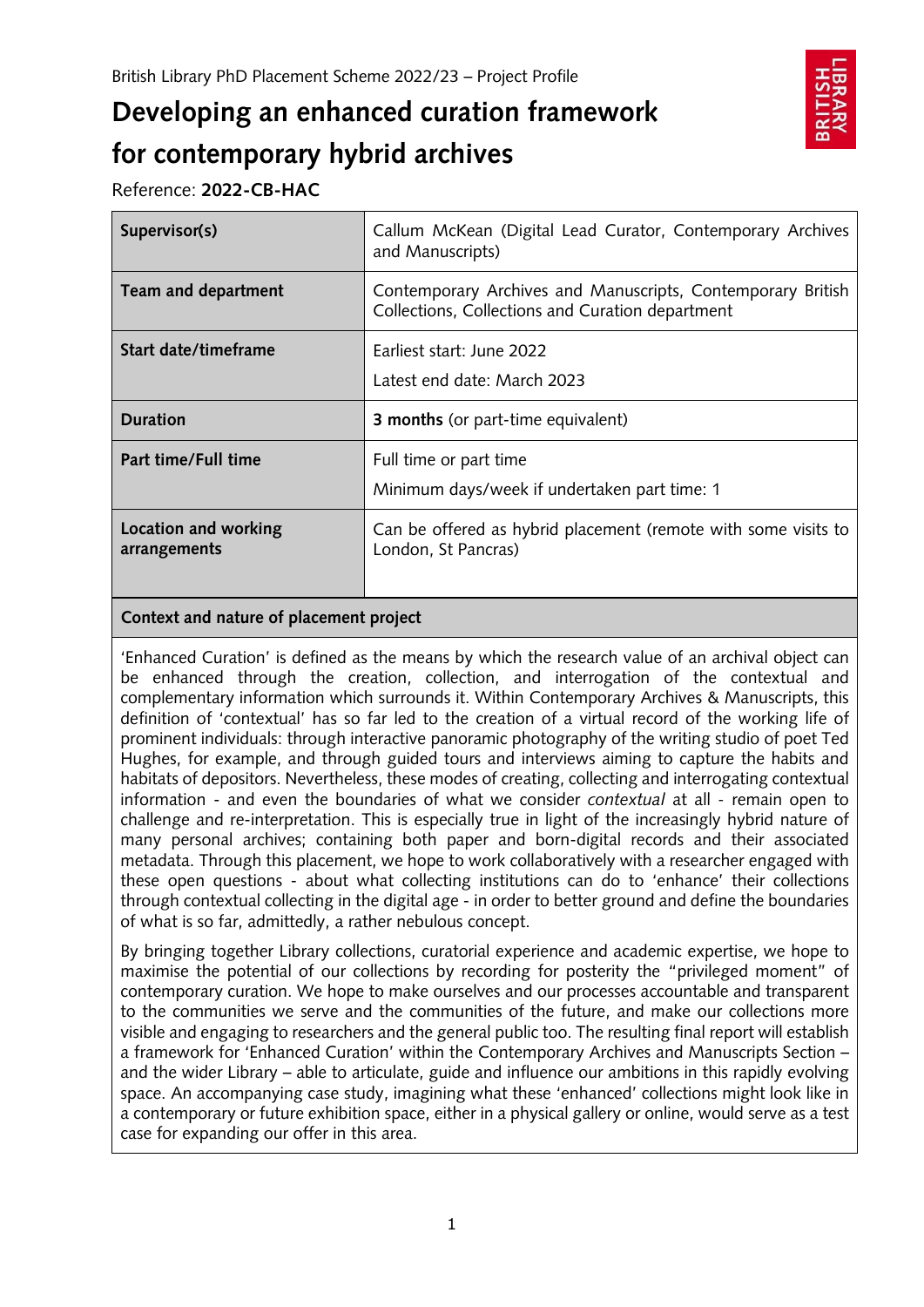#### **Tasks and outcomes**

The primary focus of this placement will be to complete a report outlining a framework for Enhanced Curation within the Contemporary Archives and Manuscripts Department, with an accompanying case study outlining the exhibition potential of some aspect of this material, either in a physical gallery space or online.

Typical tasks will include:

- Research into current best and experimental practice for the collection of contextual information both within the Library and in the wider GLAM (Gallery, Library, Archive and Museum) sector.
- Research into the Library's holdings of hybrid personal archives and their associated metadata in order to draw out possibilities for exhibition, either in person or online.
- Liaising with colleagues in Contemporary Archives and Manuscripts to understand the curatorial process for hybrid archives; their acquisition, capture, cataloguing and access workflows.
- Presenting findings to colleagues across both within Contemporary Archives and Manuscripts and across Contemporary British Collections.

Optional tasks, depending on the student's areas of interest, may include:

• Exploration of technical solutions for the representation of personal digital archives and their contextual metadata, including but not limited to visualisations, emulation, and interactive experiences both in-person and online.

The main outcomes envisaged for this placement are:

- A report establishing a formal framework for 'Enhanced Curation' within the Contemporary Archives and Manuscripts Department; outlining best practice and possibilities.
- A case study taking one 'enhanced' collection and imagining how it might be represented within an exhibition space, either in one of the Library's galleries or online.
- A presentation to be delivered in a Contemporary British Collections staff meeting.

# **Training and development opportunities**

PhD placement students are welcome to access a wide range of workshops, talks and training available at the Library. Supervisors will offer advice on which opportunities may be of particular relevance. Depending on availability, these wider training opportunities may include, for example, the Digital Scholarship Training Programme, Cultural Property Training, Research Roundtables, Business & IP Centre workshops and staff talks.

In addition, this particular PhD placement will provide opportunities to:

- Work closely with the Contemporary Archives and Manuscripts team and participate in regular meetings and the Library's Born Digital Cataloguing Working Group, including handson workshops.
- Access to and hands-on experience of collecting, capturing and processing personal digital archives.
- Collaborate with the Library's Emerging Formats team and their attached PhD Placement undertaking their own Enhanced Curation work (subject to the timing agreed with the students appointed to each placement).
- Access events and workshops delivered by the host department's wide network of contacts in the disparate fields that make up this emerging area, such as archive professionals, digital humanists, and digital preservation experts.